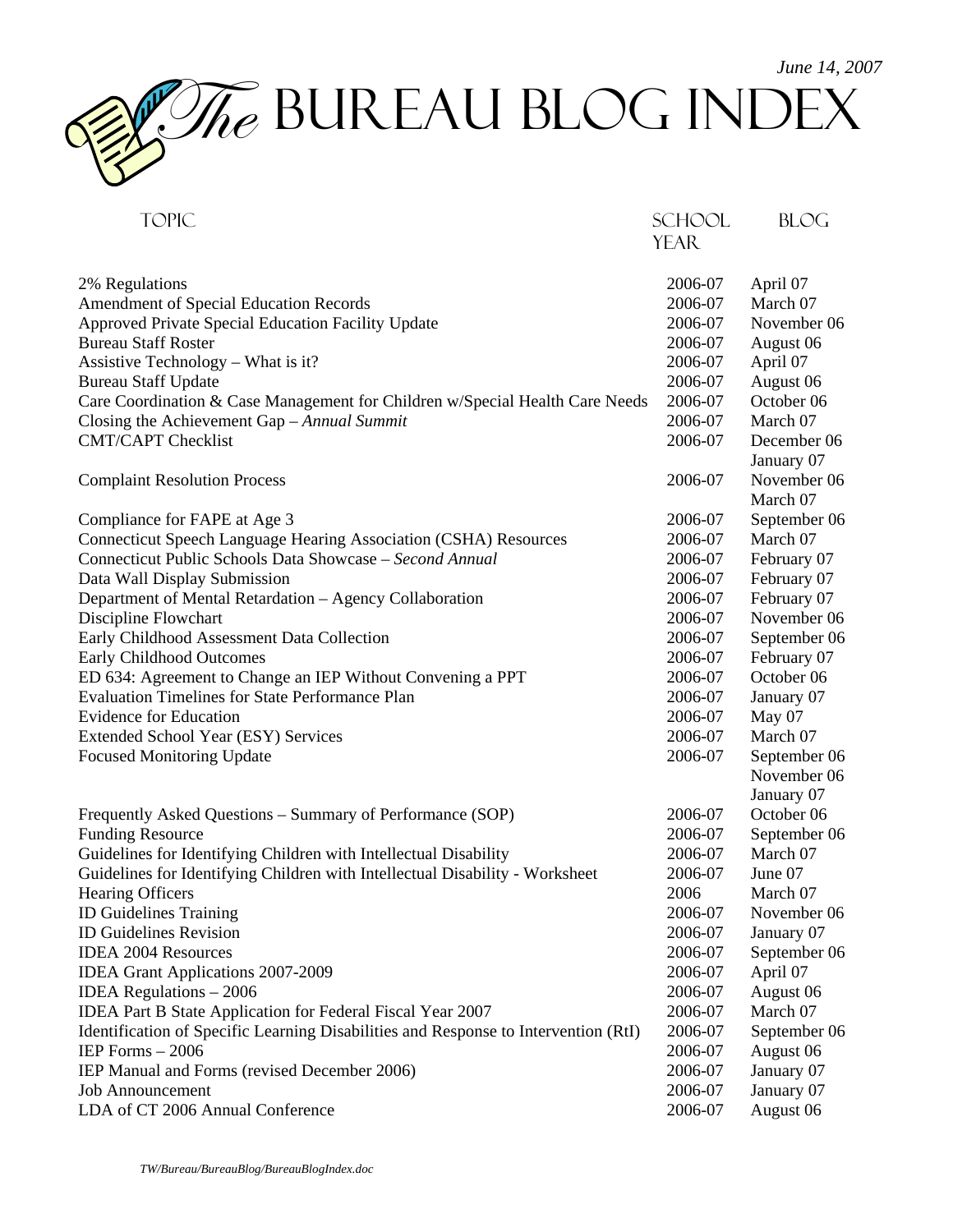| <b>TOPIC</b>                                                                                            | <b>SCHOOL</b> | <b>BLOG</b>  |
|---------------------------------------------------------------------------------------------------------|---------------|--------------|
|                                                                                                         | <b>YEAR</b>   |              |
| Lead Poisoning in Children and the Impact on Learning/Behavior                                          | 2006-07       | October 06   |
| McKinney-Vento Education of Homeless Children and Youth                                                 | 2006-07       | May 07       |
| National Inclusive Schools Week - December 4-8, 2006                                                    | 2006-07       | October 06   |
| National Instructional Materials Accessibility System/Center (NIMAS/NIMAC)                              | 2006-07       | March 07     |
| NCLB Office - Newly Established                                                                         | 2006-07       | August 06    |
| Ninth Annual Youth Leadership Forum for Students with Disabilities                                      | 2006-07       | October 06   |
| Office of Special Education Programs Implementation Visit                                               | 2006-07       | September 06 |
| P.J. Class Members Mailing List                                                                         | 2006-07       | September 06 |
| P.J. et al. v. State of Connecticut, et al. Status Update                                               | 2006-07       | October 06   |
|                                                                                                         | 2006-07       | November 06  |
|                                                                                                         |               | April 07     |
| Paraprofessional Study – Hearing and Public Briefing                                                    | 2006-07       | September 06 |
| Paraprofessionals in Connecticut - Legislative Study                                                    | 2006-07       | January 07   |
| Parentally Placed Private Schools Students Across State Lines                                           | 2006-07       | October 06   |
| PJ Update                                                                                               | 2006-07       | December 06  |
| Policy and Procedures Manual (2007)                                                                     | 2006-07       | January 07   |
| <b>Private Special Education Programs</b>                                                               | 2006-07       | August 06    |
| Pro-Bono School Expulsion Project                                                                       | 2006-07       | September 06 |
| Procedural Safeguards                                                                                   | 2006-07       | December 06  |
| Promoting School Success - Training for Families                                                        | 2006-07       | February 07  |
| Public Act 06-18 An Act Concerning Special Education                                                    | 2006-07       | September 06 |
| <b>Reflective Team Process</b>                                                                          | 2006-07       | December 06  |
| Response to Intervention or Scientifically Research Based Intervention                                  | 2006-07       | December 06  |
|                                                                                                         |               | February 07  |
|                                                                                                         |               | May 07       |
| Resources:                                                                                              |               |              |
| <b>Center on Education Policy</b>                                                                       | 2006-07       | June 07      |
| Condition of Education                                                                                  | 2006-07       | June 07      |
| <b>Guidance on Regulations</b>                                                                          | 2006-07       | June 07      |
| Helping Families Transition to the Future                                                               | 2006-07       | June 07      |
| State Progress Towards High School Restructuring and National High<br><b>School Center Publications</b> | 2006-07       | April 07     |
| Revised Guidelines for the Identification of Students as intellectually Disabled                        | 2006-07       | October 06   |
| Save the Date- Conference- March 30-31, 2007 - Achievement of CT Black and                              | 2006-07       | November 06  |
| <b>Hispanic Male Students</b>                                                                           |               |              |
| Scientific Research-Based Intervention Panel                                                            | 2006-07       | May 07       |
| <b>Secondary Transition Planning</b>                                                                    | 2006-07       | September 06 |
| Secondary Transition Stipends for Work Experience                                                       | 2006-07       | May 07       |
| SEDAC-SpEd Data Application & Collection - New                                                          | 2006-07       | August 06    |
| Special Education Data Application and Collection (SEDAC)                                               | 2006-07       | September 06 |
| <b>Special Education Data Survey</b>                                                                    | 2006-07       | August 06    |
| Special Education for 3-Year-Old Children                                                               | 2006-07       | August 06    |
| Special Education Hearing Officers' Qualifications                                                      | 2006-07       | November 06  |
| Special Education Parent Survey - 2006-07                                                               | 2006-07       | May 07       |
| Special Education Regulations – update on proposed revisions                                            | 2006-07       | May 07       |
|                                                                                                         |               | June 07      |
| Speech and Language Pathologists - We Need Your Help!                                                   | 2006-07       | October 06   |
| Speech and Language Pathologists Vacancy Listing                                                        | 2006-07       | May 07       |
| Speech and Language Pathology Assistant (SLPA) A.S. Degree                                              | 2006-07       | May 07       |
| Speech and Language Survey - Reminder                                                                   | 2006-07       | November 06  |